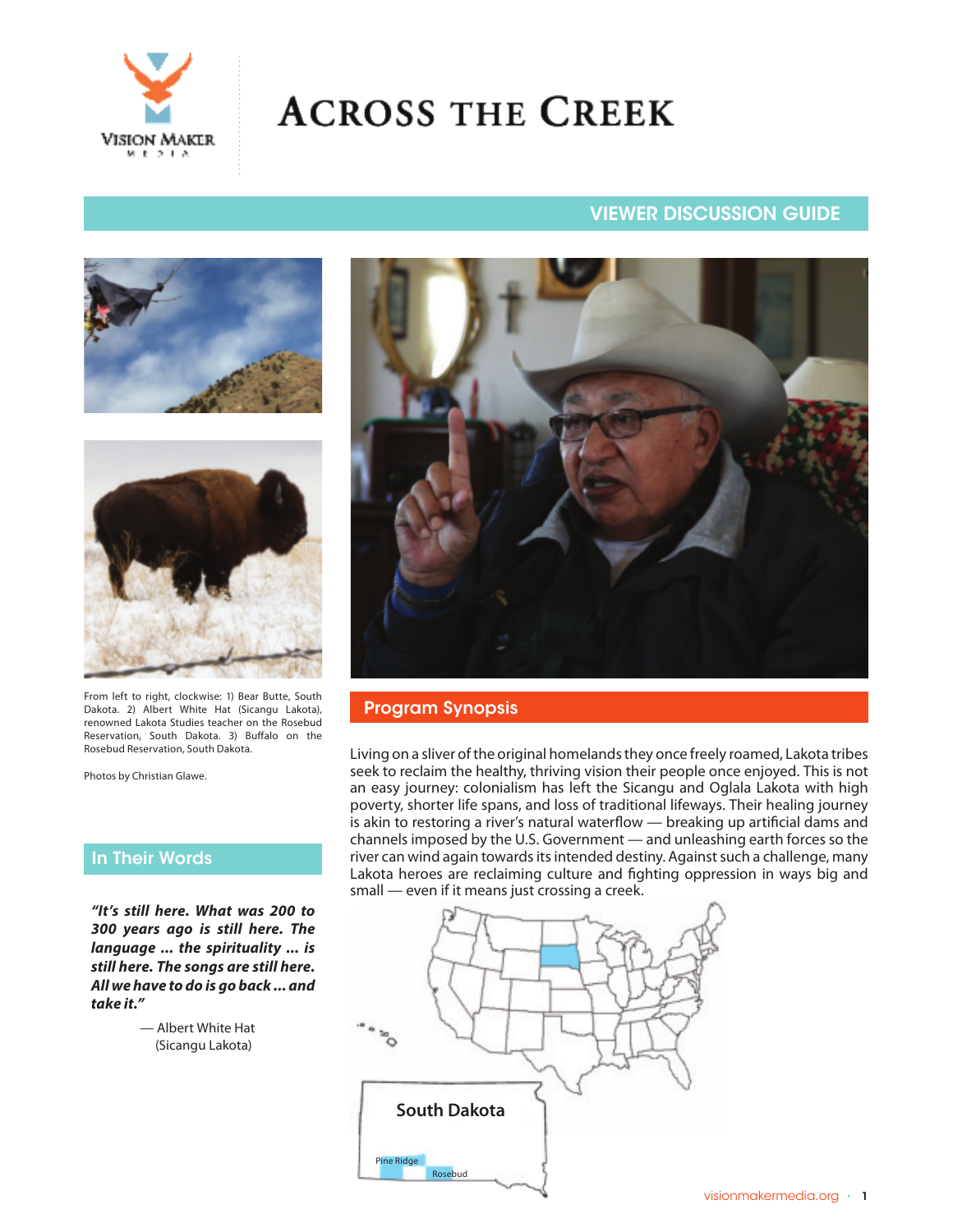



## Producer's Notes



# **Jonny Cournoyer (Rosebud Sioux)**

The roots of the project started decades ago when I was a teenager. Our family took summer road trips to South Dakota to spend time with the Lakota relatives of my father's side on the Rosebud Reservation just "across the creek" from the world we had travelled from.

With a cassette tape recorder and the gift of a 35mm camera from my grandfather on my mother's side, I would obsessively record the stories and lives of my elder relatives who had all spent their entire lives out in the Dakota Plains. I can't explain why I was so taken with recording what I experienced on these trips. I just felt a deep connection to the land, sensed grand mysteries to learn there, and for a place most people would think is barren and uneventful, I felt an "energy buzz" in the air, in the land and in the people.

This practice was later put to use when I and a few close friends, armed with a small budget and a few nice cameras, were able to travel there and try and document this "energy buzz" I grew up fascinated by.

Several years and many amazing experiences later this film came together and attempts to present this through both the unbridled dreams and the painful reality of Lakota people. Loaded with inspiring and contemplative interviews collaged with painterly backdrops of the vivid Dakota landscape, *Across the Creek* evokes meaningful conversation about what it will take to become whole again as American-Indian people, celebrating, renewing and adapting a rich culture whose core values are based on living as relatives with all Creation and the Universe.

I am deeply moved to have been a part of this project and welcomed into our subjects' homes to record their insights and hopes for the future with the responsibility to represent them with honor in this film. Sadly, several of these tribal members have since passed and are no longer with us, including the late iconic Albert White Hat who perfectly states for us "It's still here. What was 200 to 300 years ago is still here. The language...the spirituality... is still here. The songs are still here. All we have to do is go back...and take it."

#### By the Numbers



- 1. The Great Sioux Nation is the common term for the Oceti Sakowin (**Seven Council Fires**) which encompasses the entire Great Plains tribal system.
- 2. There are **three tribal divisions of the Oceti Sakowin**  each with its own subdivisions: the Lakota, Nakota, and Dakota tribes. The languages of each tribe have commonalities but are distinctively different.
- 3. The land base for the Oceti Sakowin once stretched over what is now six states and up into Canada. Today there are **11 reservations**, 9 of which are in South Dakota.
- 4. The Pine Ridge Reservation is home to the largest division of the Oceti Sakowin, the Lakota People, which include **seven bands of Lakota speakers**: Oglala, Sicangu, Mniconjou, Hun'kpapa, Itazipo, Oohenumpa, and Sihasapa.

On location in South Dakota. Photo by Christian Glawe.

- 5. The Rosebud Reservation is home to the **Sicangu band of the Lakota division**. The meaning of the name, Sicangu Oyate roughly translates into English as "Burnt Thigh."
- 6. The name "Sioux" originally came from a **French adaptation** of a Chippewa word that meant "enemy" or "little snake."
- 7. The Pine Ridge Reservation **spans 2.8 million acres** and is the **second largest reservation** in the nation larger than Delaware and Rhode Island combined.
- 8. The Rosebud Reservation is **1,970 square miles** in eastern South Dakota with a **population estimated about 21,000**.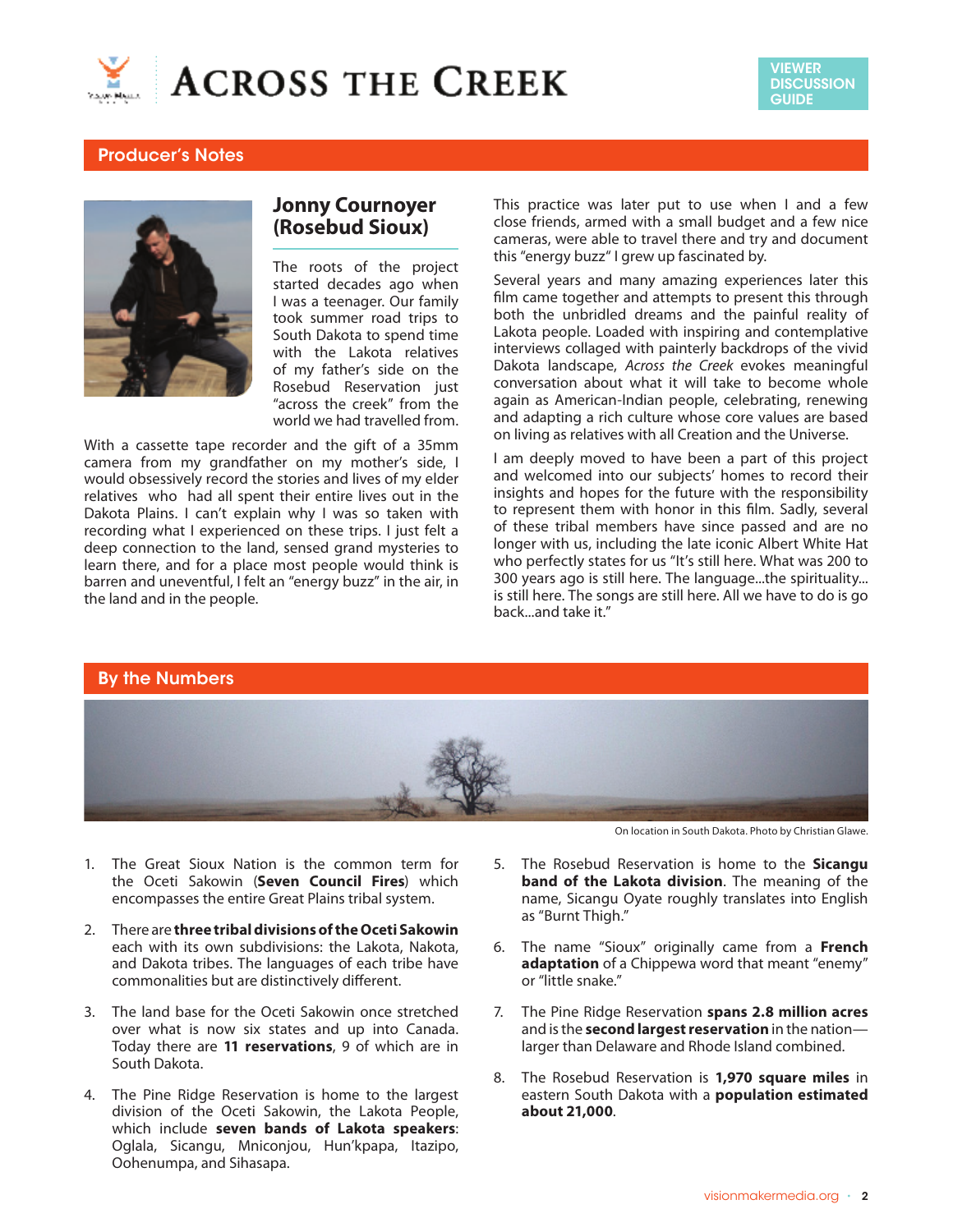

VIEWER **DISCUSSION GUIDE** 

#### Discussion Questions

- 1. Albert White Hat says that "the stories and ceremonies saved me." As a class or group explore and discuss how an understanding of cultural identity or "knowing who I am" could be life saving.
- 2. In listening to the many stories in *Across the Creek*  you can hear how the effects of cultural loss, land loss, and poverty have eroded the strength of the Lakota people. Consider carefully the relationship between cultural loss, land loss, and poverty. Which factor do you think currently plays a larger role both in the erosion of strength and the recovery of strength for the Lakota people?
- *3. Across the Creek* presents the stories and images of many generations of Lakota people from the very young to the very old. Each generation has its own experience, yet they share a cultural common ground.

As a class or group, explore the generations of your own family. What did your elders experience? What is your current experience and how is it different from the experiences of the children and youth around you? What is your common ground?

4. In the film, Nick Tilsen speaks about the importance of considering the current reality of poverty and social issues on the reservation from the foundation of Lakota culture. How do the people go forward and yet stand firm in their cultural identity while evolving into the 21st century?

As a class or group, explore this from your own pointof-view. Share and compare your experiences to the experiences of the people telling the stories in *Across the Creek*. How are they different? How are they the same?

5. In the film, we see the powerful efforts of many people to bring the young people of Pine Ridge and Rosebud Reservations into a strong and resourceful adulthood.

Teachers, elders, youth advocates, and medicine men all recognize that the future generations rest on the small shoulders of these young people.

As a class or group, discuss these efforts and compare them with mainstream culture — how are young people being educated, trained, and parented today?



Sam Wounded Head (Rosebud Sioux, 1923-2011).

Photo by Jonny Cournoyer (Rosebud Sioux).



Bear Butte, South Dakota.

Photo by Jonny Cournoyer (Rosebud Sioux).



Gary Lee Christensen, Sr. (Oglala Sioux) and Dustin Kills Straight (Oglala Sioux) from the Oglala Lakota Arts Consortium in Kyle, South Dakota, performing a segment included as a Bonus Feature on the DVD of *Across the Creek*.

Photo by Jonny Cournoyer (Rosebud Sioux).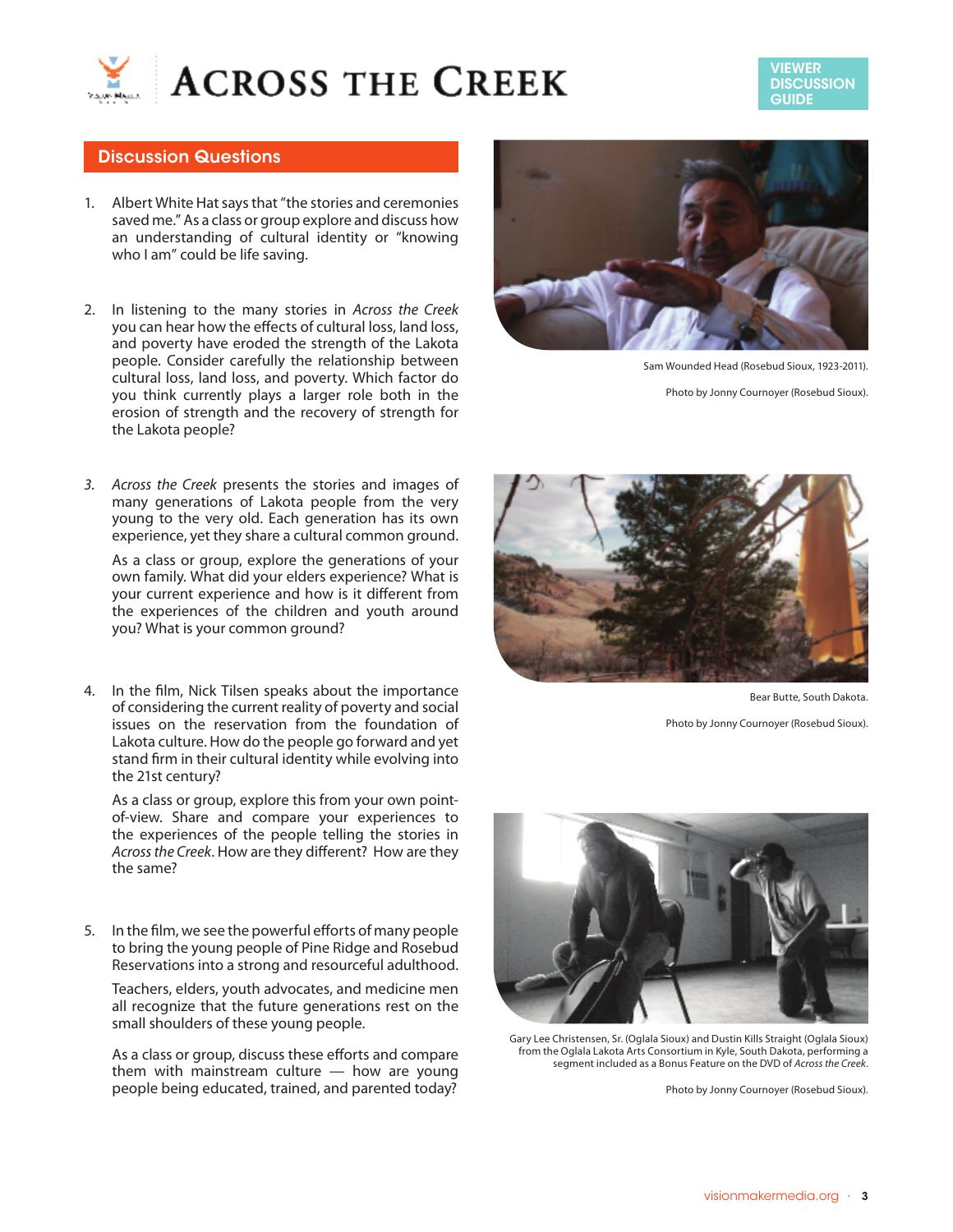



### Suggested Activities

- 1. With courage and great determination, the Lakota people are revitalizing their strength, culture, language, and economy of their nation. As a class or group, conduct research into the modern world of the Lakota people to discover some of its new leaders, the innovative projects that have been undertaken, and the many efforts that are helping the people to stand strong once again.
- 2. Sam Wounded Head speaks about our relationship to the plants around us as food and medicine — as well as a gift from the Creator. As a class or group explore your relationship to the natural world. Discover what plants in your area are edible or have special medicinal properties. If the season is right, organize a nature walk to identify some of these plants and their properties.
- 3. In the film, Ed Iron Cloud speaks about the importance of the buffalo to the Lakota people. As a class or group, trace the history of the buffalo on the Great Plains and their relationship to the Lakota People. Create a storyboard with pictures and significant dates to add detail to this timeline. Be sure to include current efforts to restore the herds of buffalo to their natural lands.
- 4. The Lakota people were and are today a resilient people. Look up the word "resilient" and name the specific actions mentioned in the film or in your research that are examples of this resilience.
- 5. The many divisions and bands that make up The Great Sioux Nation are complex and scattered over a wide area. As a class or group, learn more about how this nation is divided and organized, as well as why and how it split into these different subgroups.



Sage Fast Dog (Rosebud Sioux), Lakota language instructor on the Rosebud Reservation, South Dakota.

Photo by Christian Glawe.



Horse on location in South Dakota.

Photo by Jonny Cournoyer (Rosebud Sioux).



Edward Iron Cloud III (Oglala Sioux), U.S. State Representative & Knife Chief Buffalo Nation Organization leader on the Pine Ridge Reservation, South Dakota.

Photo by Jonny Cournoyer (Rosebud Sioux).